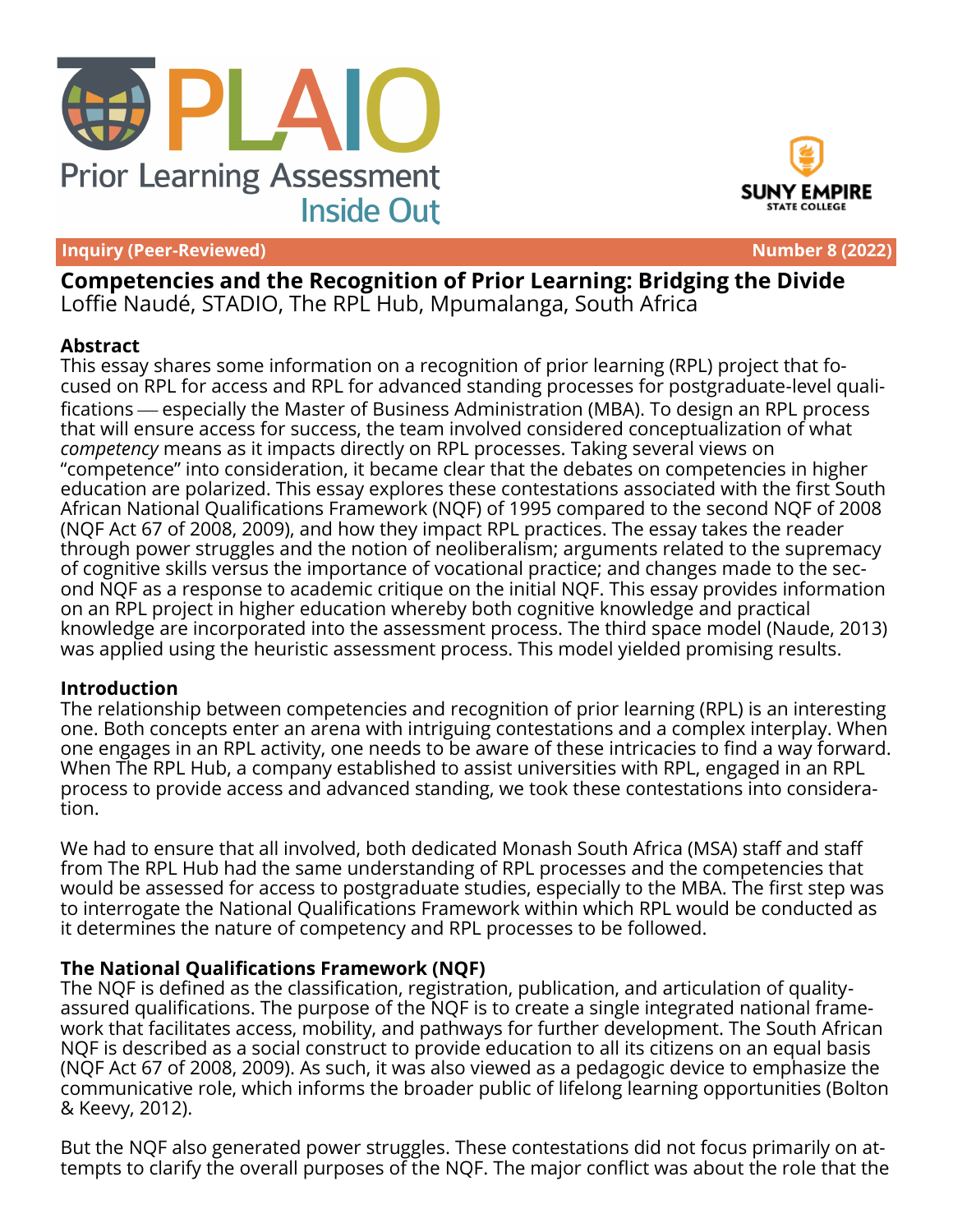South African Qualifications Authority (SAQA) played in its design and development.

The first act that gave birth to the NQF was the SAQA Act of 1995. As the NQF was nonexistent, SAQA was established to design and develop the NQF. Although this approach was necessary as a first step, the SAQA Act of 1995 evoked debates resulting in a review of the NQF by the Department of Education. The result was a second NOF based on the new legislation — the NOF Act of 2008 (NQF Act 67 of 2008, 2009).

The question is: How did these developments impact the understanding of competencies and the RPL process that could be followed?

It was important to investigate the meaning of the term *competency*. The use of the term *competency* is mostly associated with competency-based training (CBT) and NQFs. CBT could be described as an approach to vocational and occupational training that emphasizes what a person can do, which is measured against competencies such as knowledge, skills, and values required for a specific occupation. CBT promotes the idea that competencies should be expressed in the form of outcome statements of a qualification (Parker & Walters, 2008), indicating what learners should know and be able to do. Even though the outcome statements sought to integrate theory and practice, this approach was contested from an academic perspective. The perceived danger was that competencies might be understood from a training perspective only. A policy decision was made in the mid-1990s to rather use the term "outcomes-based education" to ensure a more holistic and constructivist view of learning that would not reduce the assessment of competence to only that which can be observed. Rather, it would include the consciousness and conscience of the learner. This change in terminology steered away from competency within a training environment to competency within an academic environment. This shift made RPL processes more acceptable in an education setting (Parker & Walters, 2008). However, the allinclusive decision did not succeed in protecting the NQF of 1995 from criticism and a heavy debate on competencies.

These debates could be summarized from two points of view: One side of the debate on competencies comes from those who define competency as: "the ability to do something well or effectively, correspondence with the demands for a job: the ability to perform specific work functions" (The European Training Foundation, 1997, as cited in Makulova et al., 2015, p. 183). Another side of the debate defines competency as "a combination of knowledge, skills, abilities formed in the process of learning of a particular discipline, as well as the ability to perform any activity on the basis of the acquired knowledge, skills, abilities" (Azimov et al., 2009, as cited in Makulova et al., 2015, p. 184). Competency could refer to the job requirements, or it could refer to knowledge as associated with a particular discipline. The divide between competencies associated with the workplace and competencies associated with a particular discipline has a profound impact on RPL practices that needs to be considered carefully. A further consideration was that the sensitivity around this divide applies specifically to higher education and not to the technical and vocational education and training (TVET) college sector.

In South Africa, the TVET sector refers to *competence* as job and workplace activities following the CBT approach to competencies. Accordingly, the main purpose of the TVET colleges is to "train young school leavers, providing them with the skills, knowledge, and attitudes necessary for employment in the labor market" (DHET, 2013, p. 11). The Minister of Higher Education and Training indicated that "emphasis will be given to strengthening partnerships with employers. … Such partnerships will assist the colleges to locate opportunities for work-integrated learning, to place students when they complete their studies, and to obtain regular workplace exposure for staff …" (p. xii). Employers and experts in industry should be provided the opportunity to teach in TVET colleges. The transformation of the post-school sector in South Africa is primarily driven by a skills development imperative to meet the needs of a growing labor market (Maringe & Osman, 2016). The direct link between competence and the economy, workplaces,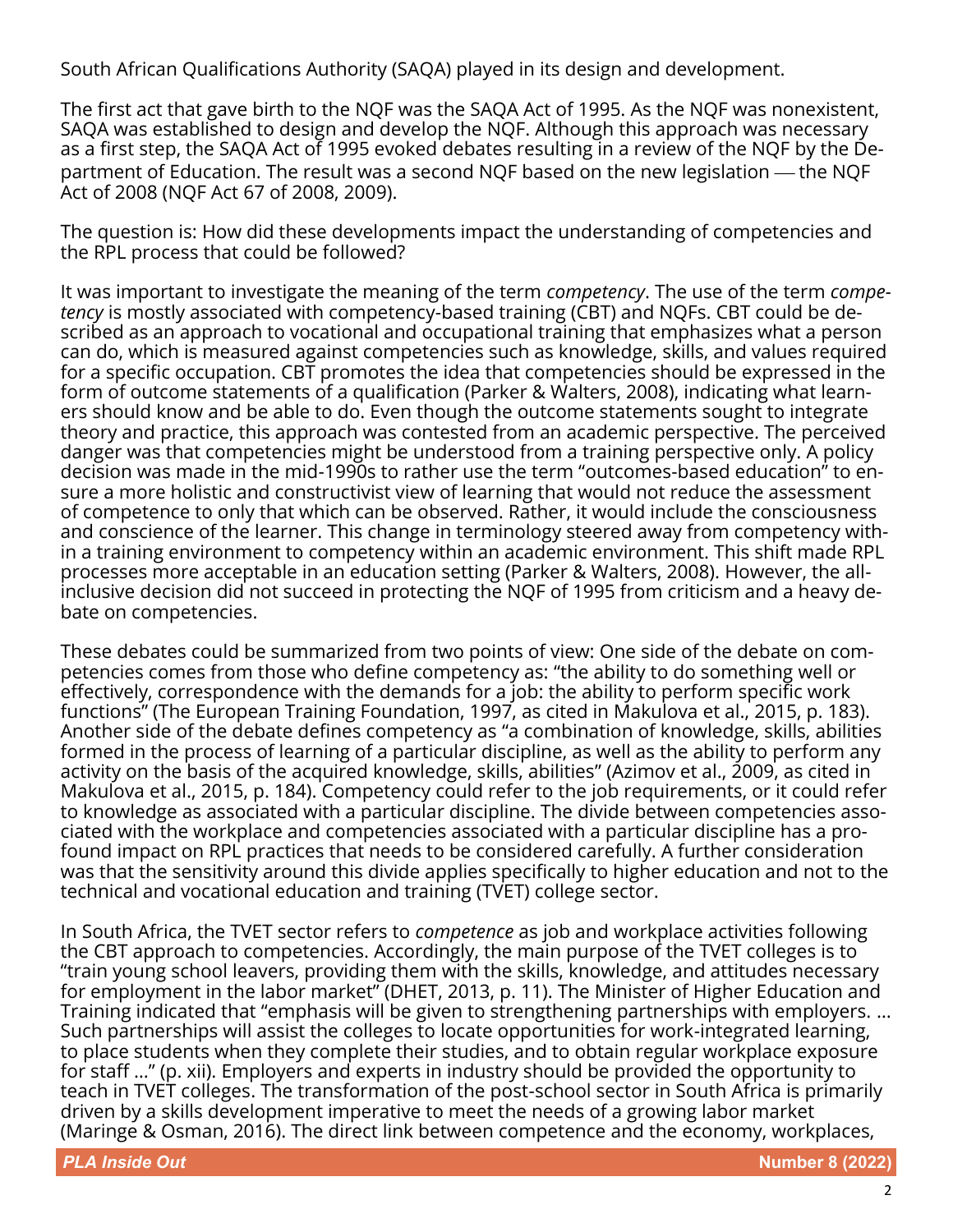and income-generating opportunities is not a topic of debate within the TVET college sector. It is, in fact, the intended role of TVET colleges. Within this sector, and without further debate, RPL could be implemented with a focus on workplace knowledge. This is not the case in higher education.

### **The Struggle for Power Around Competencies in Higher Education in South Africa**

The contestations on the role that competencies play in higher education in South Africa focused mainly on the first NQF under the SAQA Act of 1995 (NQF Act 67 of 2008, 2009). We will discuss two major critiques of the first NQF, as these impact directly on RPL practices — namely the struggle for power to define knowledge, and the effects of neoliberalism on the role of higher education.

### **Who Defines Legitimate Knowledge?**

In the critique by Allais et al. (2009) on the first NQF, the authors emphasized that the outcomes -based model approach was intended to challenge the role that established academic institutions have in creating knowledge. This view is not isolated, as it represents the perspective of some academics in higher education. As such, Allais et al.'s ideas reflect the traditional or institutional model in which the professions and education providers have considerable autonomy and control over curriculum and qualifications. In this model, qualifications are knowledge domain-based and embedded in institutions of higher learning. Trust is established between the institution and the society as a community of practice, an intrinsic condition for the existence of knowledge (Lave & Wenger, 1991). As such, a community of practice sets strong disciplinary boundaries within which competency is defined and understood. Gibbons et al. (1994) argued that, historically, knowledge is presented as fixed and, once codified, becomes the familiar and traditional disciplinary knowledge upon which most academic institutions depend.

In addition to their perception that knowledge is always generated within strong boundaries, Young and Allais (2011) clarified the position taken by those who critiqued the NQF under the SAQA Act of 1995. According to the authors, these critics argued that under this act, outcomesbased qualifications were created in an attempt to shift power from educational institutions and move it to the structure of SAQA. In effect, academic players felt ostracized from academic development; they assumed that they should have the power to determine both knowledge and competencies.

What does this mean for RPL practices? This traditional view of knowledge and who has the power over knowledge production had two beliefs: 1) that only disciplinary knowledge generated within a community of practice is acceptable as valid knowledge; and (2) that RPL-valid knowledge must be generated within the boundaries of the discipline and not by spaces and/or places of work as promoted from a lifelong learning perspective (Naudé, 2011).

This raises the question: If you assess knowledge of an RPL candidate, which knowledge counts and is viewed as valid? Knowledge generated by institutions of higher learning only, or knowledge generated outside institutions of higher learning?

The argument against competencies and knowledge-generation outside the community of practice was not the only stumbling block toward an RPL process.

#### **Neoliberalism**

A second argument against the system created by the SAQA Act of 1995 is about neoliberalism with its focus on the economy, human capital, and development of the "knowledge worker." Cribb and Gewirtz (2012, as cited in Patrick, 2013) claimed that universities "have now become 'hollowed out,' lacking any 'distinctive social role and no ethical *raison d'etre*'" (p. 3). Educational institutions have become part of a social reality with an economic value system that objectifies knowledge to the level of the argument: "the more credentials possessed in the shape of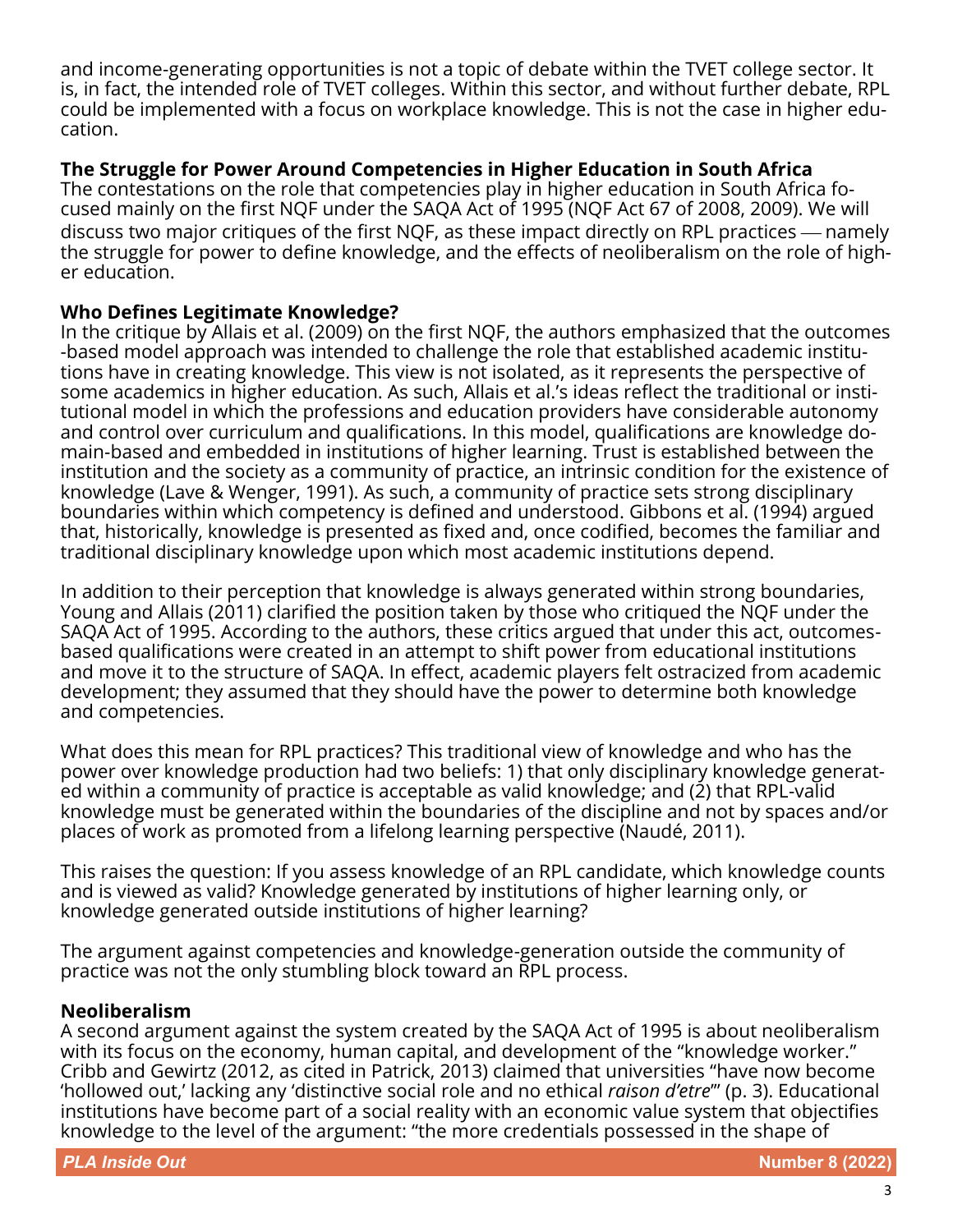certificates and degrees, the more marketable the individual" (Patrick, 2013, p. 3). According to King et al. (2002), this economic value system is determined by globalization, which is driven by neoliberalism in education. In support of this argument, Allais (2003) implied that neoliberalism in education takes away the opportunity for learners to be introduced to "powerful knowledge," which will enable them to grow beyond their experience and be ready for further development. The intention is to argue that disciplinary knowledge has value that goes beyond the economic value of knowledge.

This raises another question: Does this critical perspective exclude the validity of knowledge gained outside the academy generated in the workplace?

# **Responding to These Critiques**

The RPL Hub and MSA considered whether there were arguments that could counter the community of practice/disciplined-based knowledge-only perspective. We consulted researchers such as Knud Illeris, Michael Gibbons, and Basil Bernstein. Illeris (2003) suggested that the traditional view of learning cannot be upheld anymore and is insufficient. That is, learning is no longer the acquisition of knowledge contained in a curriculum or summarized in a syllabus. Competencies should include general skills and personal qualities. In his Mode 2 knowledge model, Gibbons et al. (1994) emphasized the permeability of disciplinary boundaries and accented the role of experiential knowledge within knowledge generation. Bernstein (1971) added an important concept, "horizontal discourse." He argued that disciplinary knowledge is more complex; it is "integrated code curricula," where boundaries are less insulated, and content is more dialogic with other subjects. Furthermore, Hartig et al. (2008) expressed the view that the goals of education in modern societies can no longer be described by a fixed set of specialized knowledge and skills that is transferred from one generation to the next. Knowledge must apply to different, new, and complex situations, contexts, and new real-life situations (Hartig et al., 2008). Thus, the either/or between academic and workplace learning arguments are inadequate once we acknowledge the reality of people's lives today and the intricacies of their learning.

Given these responses and this context, new questions arise in relationship to RPL practices: Can workplace learning be viewed as valid horizontal discourse? Does this knowledge gained in a workplace setting have validity within an academic context? If the answers are "yes," how can such competencies and knowledge be recognized?

#### **A New NQF System**

To answer these questions, the development of the NQF under the new NQF Act 67 of 2008 needs to be considered. The NQF Act shifted the initial power of SAQA to three quality councils, each responsible for its own sector: The Council on Higher Education (CHE), Umalusi (TVET), and Quality Council for Trades and Occupations (QCTO) (NQF Act 67 of 2008, 2009, p. 16). This change in approach means that the power of SAQA to develop qualification standards and competencies nationally now belongs to these three quality councils.

In terms of the higher education sector, the CHE implemented a qualifications framework subsystem, which prescribes types of qualifications associated with NQF levels 5-10 (higher certificate up to doctorate), each with its own purpose and characteristics. The typology of qualifications indicated a mix of vocational/industry/professional-related contents as well as disciplinary -focused qualifications. Some qualifications may include vocational/industry/professionalrelated contents, such as the advanced diploma and bachelor's degree (NQF level 7); the postgraduate diploma (NQF level 8), and the master's degrees (NQF level 9) (CHE, 2013). Apart from the CHE's descriptors for each qualification, SAQA also developed level descriptors for each of the 10 levels of the NQF. This is an important tool to be used to determine and assess competencies associated with each NQF level.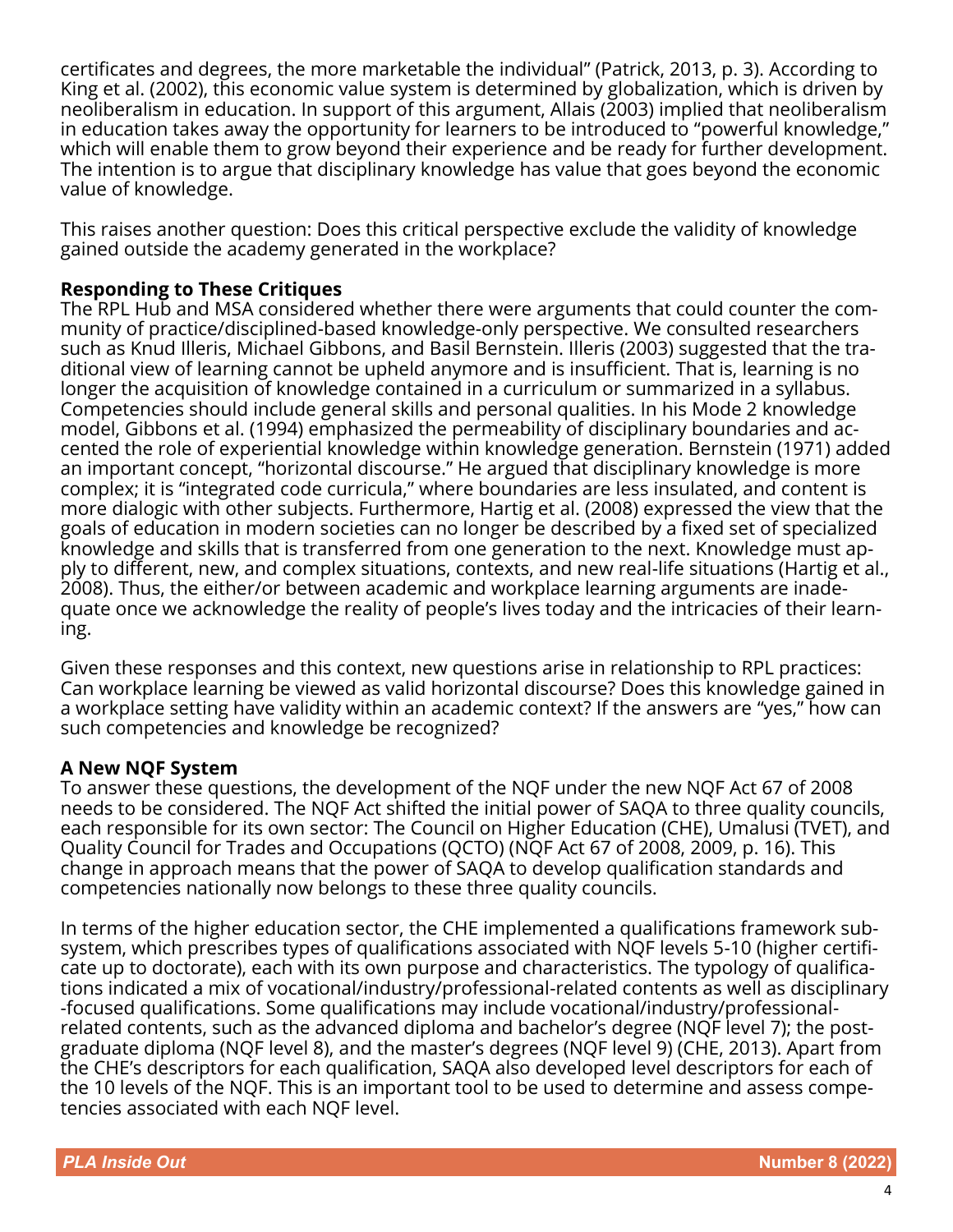The critique of the first NQF was mostly resolved by the CHE. The CHE allows institutions to design their own qualifications and stipulate associated outcomes and competencies. The power to decide which knowledge should be developed and disseminated is in the hands of institutions and academics within the framework the CHE has set for qualifications (CHE, 2004). This change could be described as a move away from "standardization" to "differentiation," and away from an up-front, design-down and prescriptive approach to standards-setting to a practice-based, design-up, and descriptive approach (Parker & Walters, 2008).

But these changes did not fully address the critiques of the first NQF. The Higher Education Qualifications Sub-Framework (CHE, 2013) requires that to be academic, higher education qualifications must provide pathways and meet the needs of the labor market, vocational and professional needs, and employability. Also clearly stated in the criteria for accreditation is that learning program outcomes should meet national and/or regional labor market, knowledge, or other sociocultural needs (CHE, 2004). In this sense, the CHE criteria incorporate the neoliberal approach to education.

But what do these compromises mean for RPL practices?

In its RPL policy, the CHE (2016) described important views on knowledge gained through work experience:

- RPL is "the process through which non-formal and/or informal learning are measured, evaluated and 'translated' into their perceived formal equivalents for recognition across different contexts" (p. 6).
- "RPL will require close consideration of the associated epistemologies and specifically of the differentiation between experiential and academic knowledge, and hence of the areas and levels to which RPL can appropriately be applied" (p. 7).
- "Assessment criteria for RPL should not simply replicate those for mainstream study but should seek to accommodate the knowledge and skills gained in practices outside the higher education institution in terms of their value for the envisaged course of study" (p. 9).

Through its criteria for qualification design as well as its RPL policy, the CHE supports the view that both disciplinary knowledge and knowledge gained through work experiences (informal and nonformal) are valid knowledge. At this point, an important question is: How are institutions of higher learning responding to the CHE criteria?

# **The MBA (Master of Business Administration) Example**

The RPL project with MSA focused on the MBA. A snapshot of a few MBA entry requirements was taken as a unit of analysis.

The criteria for access to an MBA reveals that:

- Institution A: The criteria for students following the academic route are less stringent than that for RPL candidates. First, academic route students only need three years of experience in management while RPL candidates require 10 years of experience with a minimum of five years in management. This discrepancy between three years for academic students and at least five years in management for RPL candidates suggests that disciplinary knowledge is favored at the cost of knowledge gained through experience. In addition, a test is required for RPL candidates that includes numeric, verbal, and inductive reasoning skills. This test will pose a challenge to most of the students. If these skills are important for MBA studies, they should apply to academic students as well.
- Institution B: To qualify as an RPL candidate, a student must be at least 40 years of age with 15 to 20 years of experience. The age requirement to be an RPL candidate is a limitation to other RPL candidates who meet all the requirements other than this age restriction.
- Institution C: The RPL process does not take into consideration knowledge gained by informal or nonformal means; only knowledge that has been assessed and credited previously at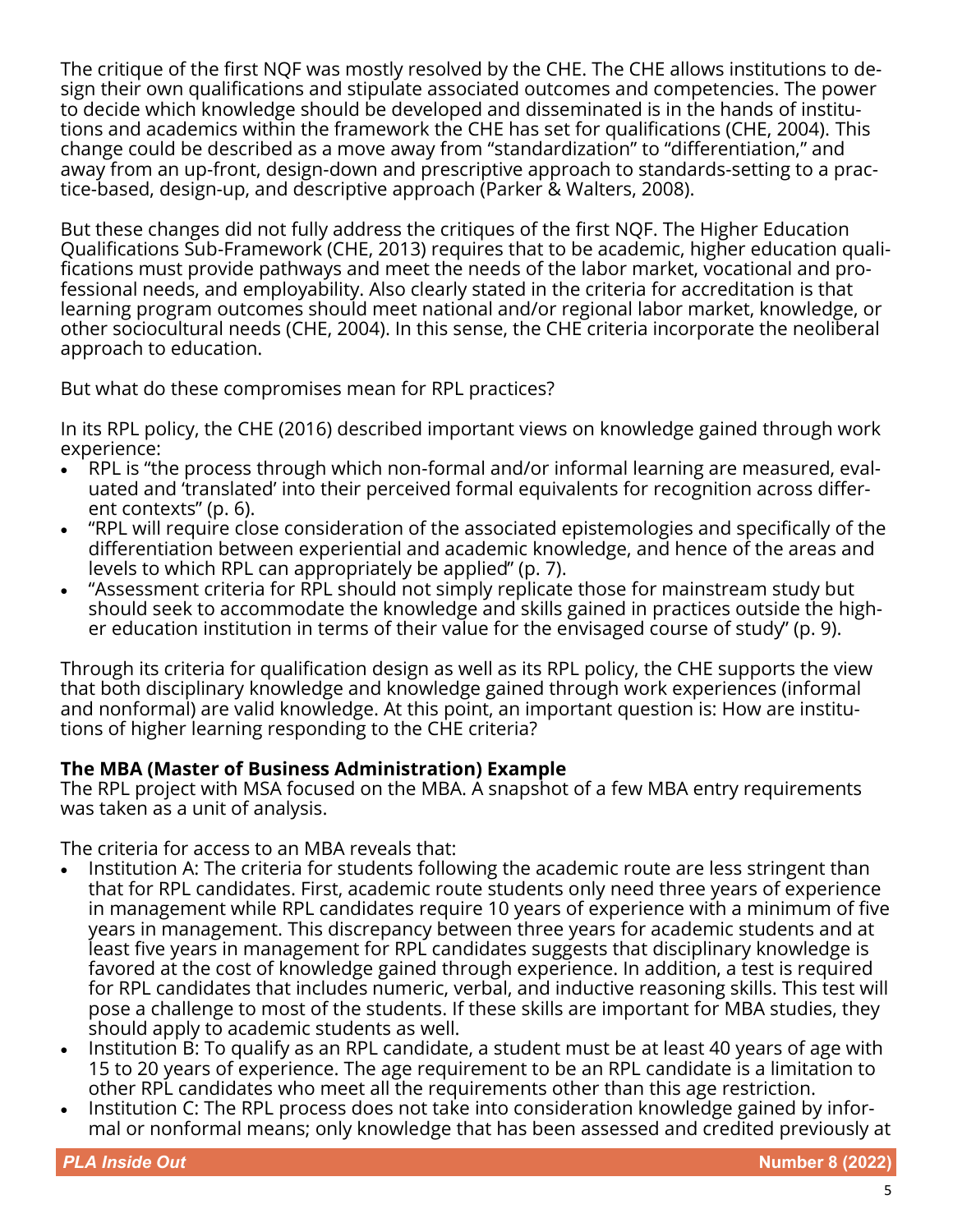another institution. This practice is a formal credit accumulation and transfer process, not an RPL practice as such. The emphasis is on disciplinary knowledge only.

Due to the small sample size, only a limited conclusion can be drawn. Some higher education institutions do make provision for RPL practices and recognize knowledge gained through work experiences; however, this is not true of all higher education institutions. Some still focus on disciplinary knowledge only and others create significant barriers to its recognition. Taken as a whole, these examples continue to signal a distrust in RPL practices and knowledge generated outside higher education institutions.

Polarized views on competencies still exist, which pose the question: Is there evidence that knowledge gained through experience and workplace engagement is valid and contributes to academic and disciplinary activities? Can a model be developed that bridges the divide that historically exists?

### **RPL Practices** ⎯ **Bridging the Divide**

The RPL Hub implemented RPL practices in cooperation with MSA, a private higher education institution under the auspices of Monash University in Australia. From the onset of this cooperative agreement in 2016, MSA established an RPL office and accepted that RPL would be performed by a panel consisting of academics in relevant graduate-level learning programs. Although RPL practices were implemented for a range of postgraduate diplomas, this discussion focuses specifically on RPL in the MBA.

The MSA MBA is a flexible program designed to meet the needs of working adults wishing to advance their careers in business. Students can enroll at any time during a year; subjects are offered in five-week modules, completed one at a time. The program includes nine compulsory and one elective module, and a practical innovation project.

#### **The Progress of the RPL Students**

The progress made by successful RPL students was measured on February 14, 2019 (Lees, 2019). A cross-sectional approach was taken as the MBA program runs continuously module-by -module with the flexible joining of modules as it fits the student's needs. This flexibility influences the progress made by students toward completion.

| <b>Total applicants to</b><br>the MBA studies | <b>Total number</b><br>admitted into<br><b>RPL process</b> | <b>Students who</b><br>discontinued studies | <b>Students who entered</b><br>into the RPL process |
|-----------------------------------------------|------------------------------------------------------------|---------------------------------------------|-----------------------------------------------------|
| -69                                           | 50                                                         |                                             | 49                                                  |

Of the 69 candidates who applied for the MBA RPL process, a total of 19 candidates did not continue with the process due to financial and other academic reasons. One candidate discontinued their MBA study for unknown reasons. Six candidates were unsuccessful in the RPL process and were reverted to the postgraduate diploma.

| <b>RPL candidates</b><br>for the MBA | <b>Reverted to</b><br>Postgraduate<br><b>Diploma</b> | <b>Discontinued</b><br>due to financial<br>reasons | <b>Discontinued</b><br>for unknown<br>reasons | <b>Completed</b><br>some<br>modules<br>successfully |
|--------------------------------------|------------------------------------------------------|----------------------------------------------------|-----------------------------------------------|-----------------------------------------------------|
| 69                                   |                                                      | 19                                                 |                                               | 43                                                  |

The following four examples are illustrative of the types of qualifications and work experiences obtained by the RPL candidates considered for entrance into the MBA program: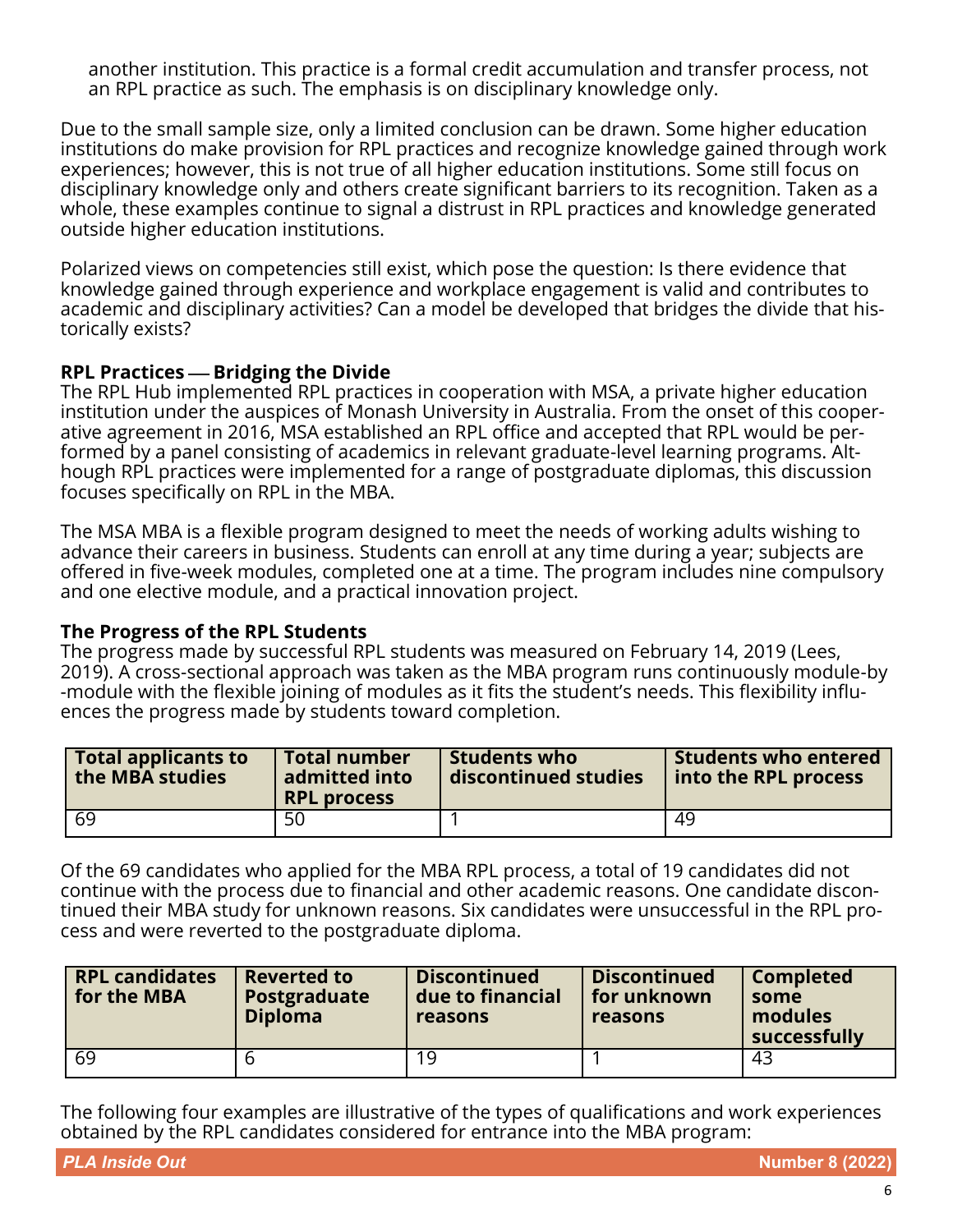| <b>Qualifications</b>                                             | <b>Experience</b>                                                                                 | Knowledge displayed                                                                     | <b>Advanced standing</b>                                  |
|-------------------------------------------------------------------|---------------------------------------------------------------------------------------------------|-----------------------------------------------------------------------------------------|-----------------------------------------------------------|
| Honors Bachelor<br>of Accounting Sci-<br>ence (BCompt)            | A total of 19 years'<br>experience in well-<br>known financial in-<br>stitutions                  | Financial director and<br>chartered accountant                                          | Allowed into MBA                                          |
| Diploma in man-<br>agement and pro-<br>fessional designa-<br>tion | More than 10<br>years' experience<br>in top manage-<br>ment level                                 | National manager                                                                        | <b>Allowed into MBA</b>                                   |
| Grade 12 (last year<br>of schooling)                              | A total of 20+ years'<br>experience in top<br>management na-<br>tionally and inter-<br>nationally | Vast knowledge of all<br>aspects of manage-<br>ment, but lacks aca-<br>demic experience | Allowed into postgradu-<br>ate diploma in manage-<br>ment |
| Diploma in man-<br>agement                                        | Ten years' experi-<br>ence as guest-<br>house manager                                             | Limited knowledge of<br>management and lack<br>of reflection on man-<br>agement issues  | Not allowed into MBA.                                     |

The range of these examples indicates how important the RPL panel considers the entrance requirements to the MBA. After all, RPL is not about setting candidates up for failure, but about access for success. For this reason, the RPL method to assess competencies becomes crucial.

# **RPL Method to Assess Competencies**

The RPL method used by The RPL Hub at MSA was described in articles published in the *International Journal of Continuing Education and Lifelong Learning* (Naudé, 2011; Naudé, 2013) and *PLAIO* (Naudé, 2016). The third space RPL model was developed based on Engeström's activity theory (Naudé, 2013). The third space is described as the middle ground where the RPL practitioner mediates the translation of workplace knowledge into academic knowledge and vice versa. The third space is needed to ensure that the candidate may be able to translate knowledge gained in the workplace in terms of academic requirements.

To complement the model, the heuristic assessment method was used (Naudé, 2016). The heuristic assessment model focuses on discovering the candidate's knowledge through questioning, listening, and helping to decode and integrate workplace and academic language. The combination of the third space model and heuristic assessment proved to be successful in alleviating the knowledge divide and recognizing both forms of knowledge: disciplinary, as well as knowledge gained in the workplace. This method may be comparable to the "Trojan horse model" of Judy Harris (Harris, 1999). Harris described the Trojan horse model as closing the gap between RPL practices and mainstream curricula. This approach seeks "to build bridges twoways, to work towards a 'more equal and dialectical relationship between disciplinary knowledge (theory) and experiential knowledge (practice)'" (Usher & Johnston, 1996, as cited in Harris, 1999, p. 135).

The focus of the heuristic assessment was on discovering knowledge through work experience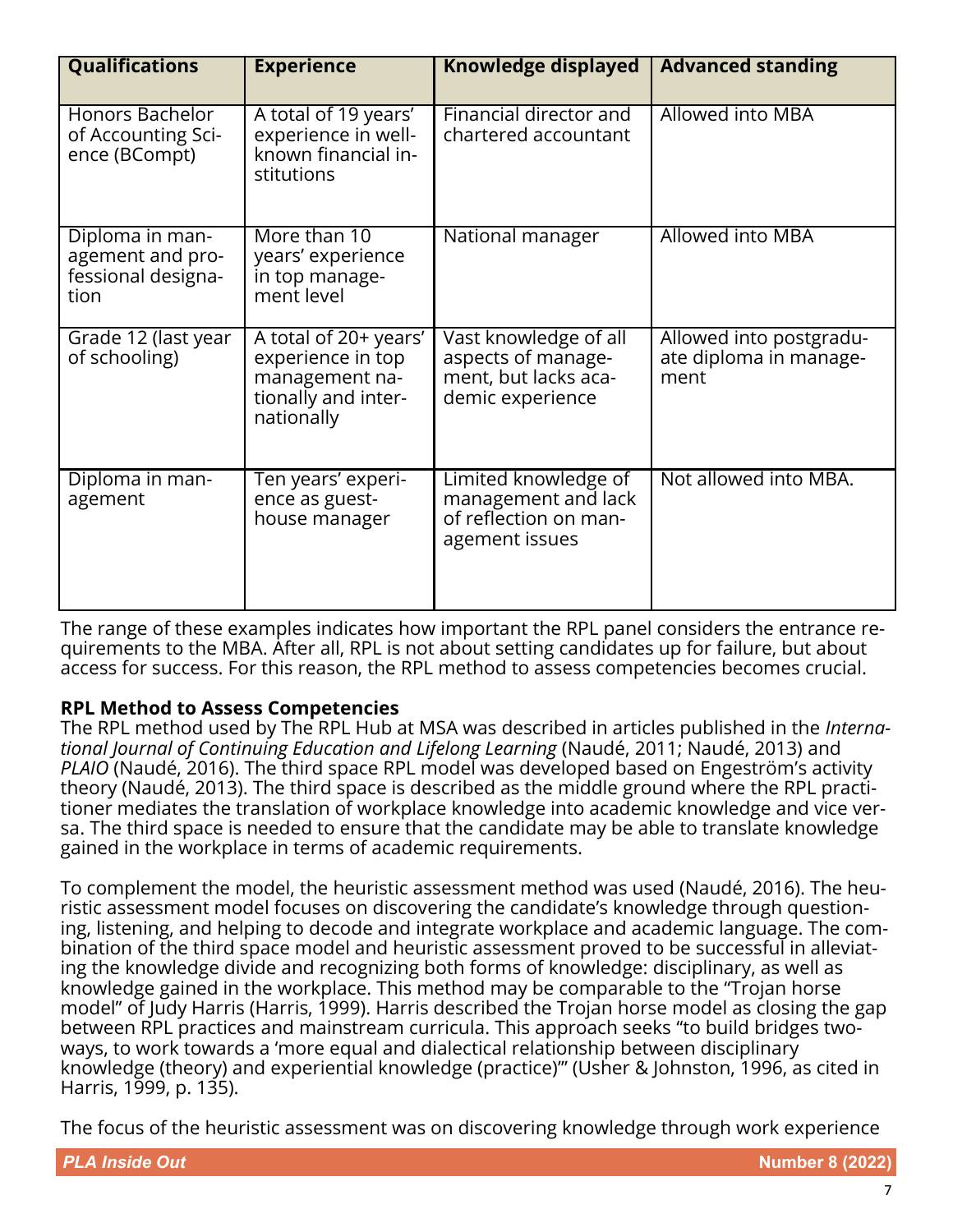to assess whether a candidate has gained competencies associated with NQF level 8 to enter the MBA (NQF level 9). As in the Trojan horse model, heuristic assessment assesses both ways: academic knowledge and reflection on knowledge gained in the workplace. It takes into consideration that candidates at senior management positions in organizations have completed formal training up to a certain level, and importantly, have broadened this knowledge within a context of work experience as managers - working within a learning organization environment (Senge, 1990) — an aspect of workplace knowledge that needs to be further researched.

The heuristic assessment focused primarily on the following academic skills gained:

- Disciplinary knowledge gained through previous formal studies.
- Knowledge gained through work experiences in a learning organization context.
- The ability to do research and communicate academically.
- Skills such as problem-solving, analysis, synthesis, and presentation of knowledge.
- The ability to source and manage information.
- Time management and accountability skills.

After qualifying for the RPL option, the RPL candidates went through an orientation conducted by The RPL Hub to prepare them for the RPL process in terms of the procedures to follow, evidence to submit and assessment tool that will be used, and responses to any questions candidates may have, including academic or knowledge requirements. The assessment tool consists of information from the NQF level descriptors and the entrance requirements toward the relevant qualification depending on whether the candidate is seeking access or advanced standing. RPL for access considers entrance requirements and readiness (potential) to complete a qualification successfully. RPL for advanced standing considers whether a candidate who does not hold the required qualification has already gained knowledge and skills associated with the entrance-level qualification.

To ascertain readiness for access or advanced standing toward the MBA (NQF level 9), the RPL process bridges the gap between workplace and academic knowledge. The process (third space) ensures that the discussion on competencies previously gained is reported as part of academic discourse — using academic language appropriate to NQF level 8. This is a crucial aspect of the RPL process, as the candidates have the opportunity to demonstrate their reflections on knowledge gained through research projects and other practices in the workplace where candidates engaged with management issues. The RPL process uses a process of "mediation" to help students make connections between their workplace experiences and academic and theoretical knowledge. This practice of mediation is based on the third-generation activity theory of Engeström (1999), which promotes the idea that knowledge creation is a result of networks of interactions with other activity systems (Olvitt, 2010, as cited in Bolton & Keevy, 2012) beyond any individual's experience. In terms of RPL practices, this means that knowledge gained informally and nonformally can interact with formal knowledge when mediated. The RPL practitioner mediates bridging the divide between academic and workplace knowledge during the orientation session. An element of mediation can also be part of the panel discussion.

Following the orientation session, an RPL panel assessed candidates using the RPL tool developed for the MBA. This process is academic, and candidates are subjected to questions and discussions on competencies gained through formal, informal, and nonformal means. One of the surprises of this process is that the academics on the RPL panel were of the opinion that candidates with senior managerial experience could add value to the study of management, even enriching the curriculum with their insights into management practices and problem-solving. One of the important insights gained through this process is that organizations are indeed learning organizations (Senge, 1990) where not only procedural knowledge is developed but also knowledge gained through reflecting on practices and solving of problems. This is an aspect that could be investigated further to provide more detail on these contributions.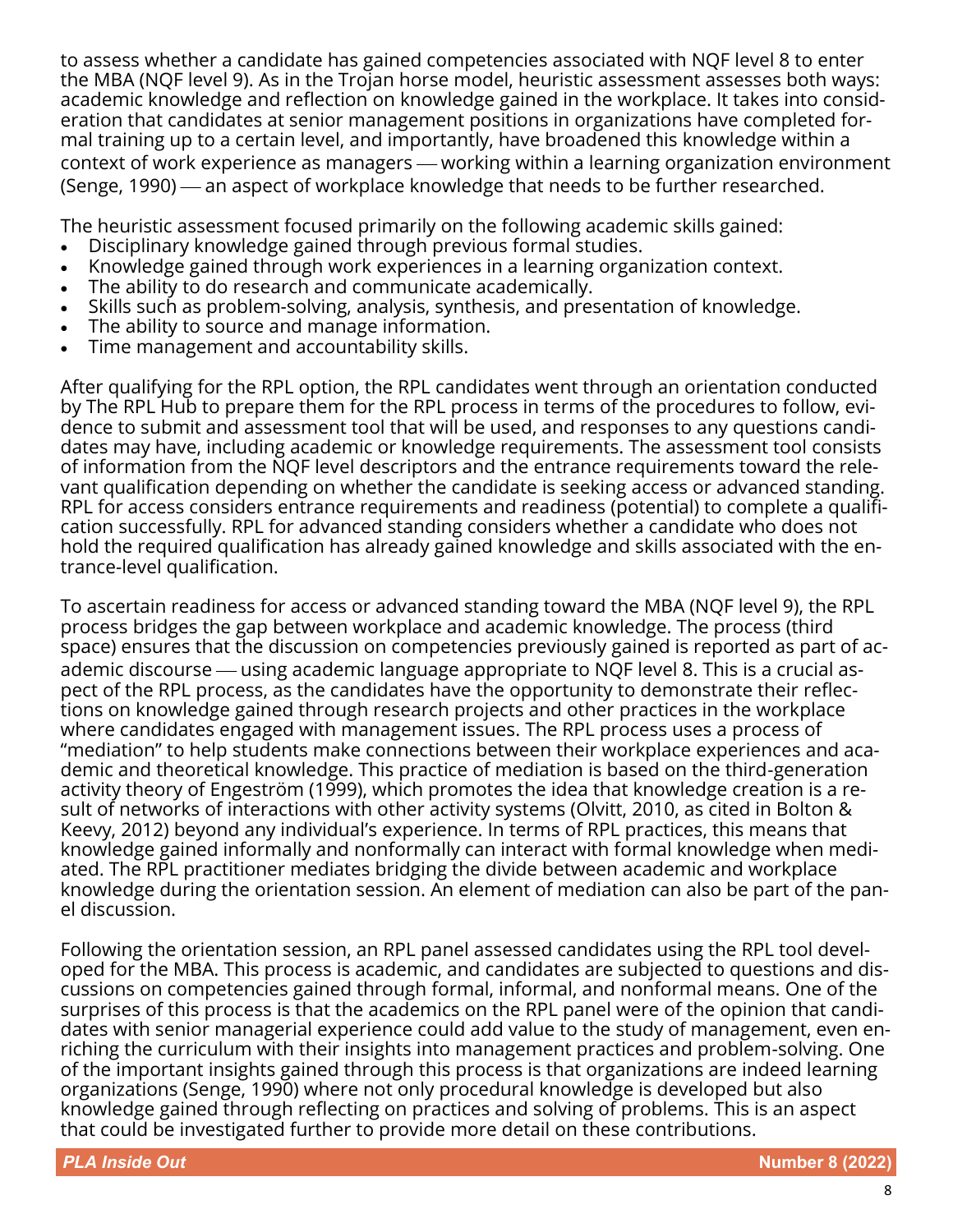Following this procedure to mediate knowledge gained and prepare candidates for the RPL assessment, the question is: How successful is this RPL method?

Taking **all** candidates (n=69) who applied for admission to the MBA into consideration, the successful engagement of candidates (n=43) translates into a rate of 62%:



As of February 2019, the initial pull of the data, the engagement rate of RPL candidates who have completed some modules is 98% of those who continued with their studies. Only one candidate of the 43 RPL participants discontinued the study (2%), while 31 completed less than half of the modules successfully (72%) and 11 completed more than half of the modules successfully (25%). At the time of writing this article, six RPL candidates have completed the full MBA  $$ some with distinction, within a two-year period. The other candidates continue to make progress in the program.



The success of RPL candidates in completing modules is remarkable considering their profile: working adults with vast workplace experience attending part time and studying after work hours and/or on weekends. The candidates work in the following fields: banking and finance, information technology, and engineering — employment in both the public and private sectors. Overall, the candidates displayed a solid understanding of their managerial environment, some with vast international managerial experience at top management levels. These preliminary results show that knowledge gained in the workplace can be sufficient to support learners within

**PLA Inside Out Number 8 (2022)**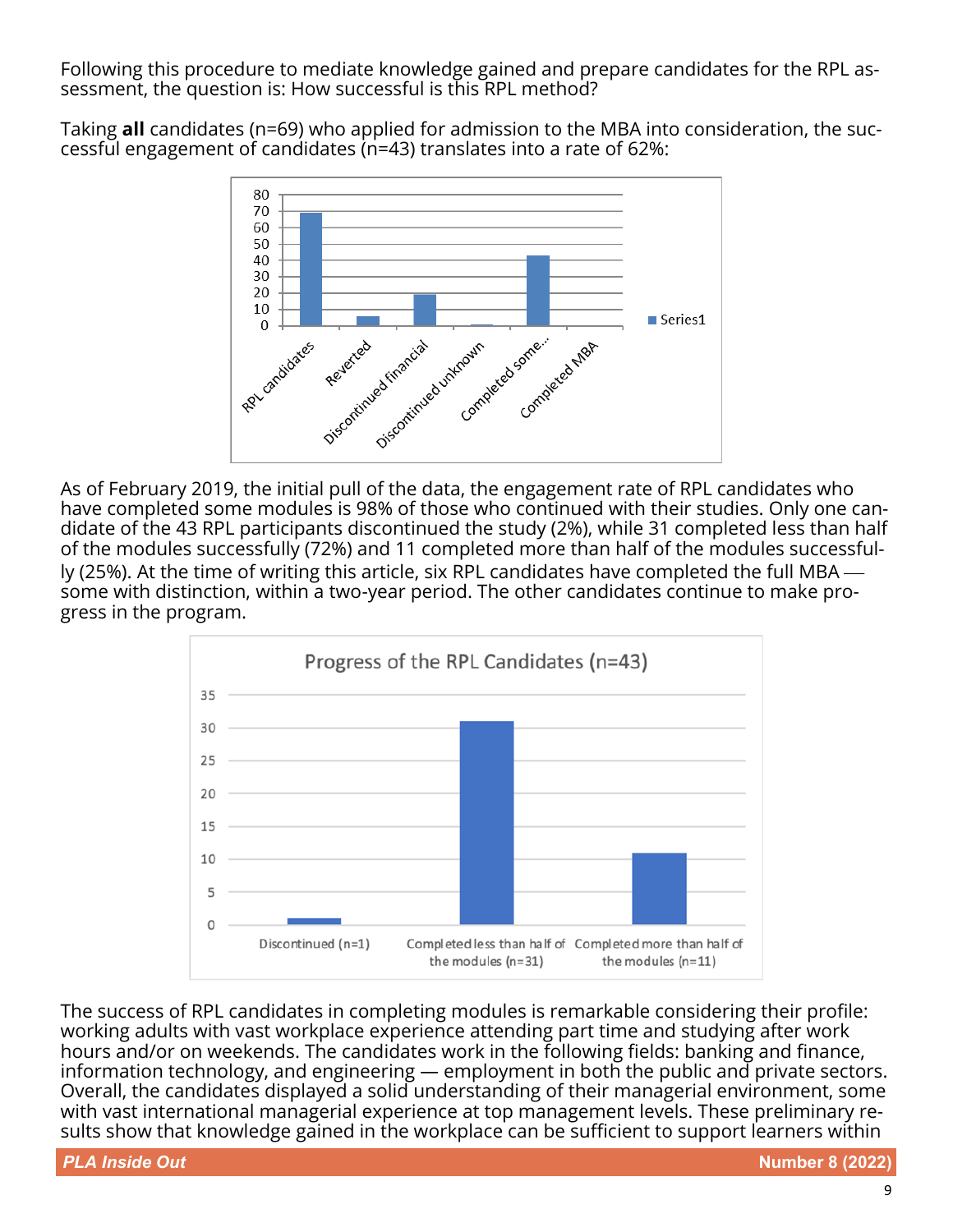an academic setting.

RPL practices as described here provide an example of an RPL model that has shown an engagement rate that looks promising, considering that, at least in 2019, candidates were still in the process of completing the MBA. To make more definitive conclusions about this process, follow-up research on outcomes since this study is required to trace the RPL candidates who have earned the MBA.

# **Closing Remarks**

The South African NQF Act 67 of 2008 (2009) attempted to resolve the power struggle between disciplinary and workplace knowledge (vocational and professional). Still, the NQF Act 67 is not yet fully implemented by higher education institutions; that is, some institutions continue to prefer the disciplinary route at the cost of RPL practices and employability — signaling a continuation of the power struggle.

We also need to acknowledge that any attempts to hold onto power and determine which knowledge counts (either through national structures or by means of institutional autonomy) must be viewed as relative to the assumptions we make about knowledge and to the structures we design to support those assumptions. If we really examine how knowledge from different sources is interconnected, we necessarily challenge the siloed perspectives from the workplace and the academy. The inclusion of RPL into our programs provides the opportunity to examine our assumptions and bridge the divides. Indeed, we need all insights that a variety of knowledge types could provide  $-$  disciplinary as well as informal and nonformal knowledge  $$ to enrich our lives and to assist us in making this world a better place to live in.

### **References**

- Allais, S. M. (2003). The national qualifications framework in South Africa: A democratic project trapped in a neo-liberal paradigm? *Journal of Education and Work, 16*(3), 305-323. [https://](https://doi.org/10.1080/1363908032000099467) [doi.org/10.1080/1363908032000099467](https://doi.org/10.1080/1363908032000099467)
- Allais, S., Raffe, D., & Young, M. (2009). *Researching NQFs: Some conceptual issues* (Employment Working Paper No. 44)*.* [https://www.ilo.org/wcmsp5/groups/public/](https://www.ilo.org/wcmsp5/groups/public/---ed_emp/---ifp_skills/documents/publication/wcms_119307.pdf)---ed\_emp/-- [ifp\\_skills/documents/publication/wcms\\_119307.pdf](https://www.ilo.org/wcmsp5/groups/public/---ed_emp/---ifp_skills/documents/publication/wcms_119307.pdf)
- Bernstein, B. (1971). *Class, codes and control: The structuring of pedagogic discourse* (Vol. 4). Routledge.
- Bolton, H., & Keevy, J. (2012, February). How are we doing in relation to NQF objectives? Measuring the impact of the South African NQF. *SAQA Bulletin, 12*(2), 273-292. [https://](https://www.saqa.org.za/sites/default/files/2019-11/bullvol12_2.pdf) [www.saqa.org.za/sites/default/files/2019](https://www.saqa.org.za/sites/default/files/2019-11/bullvol12_2.pdf)-11/bullvol12\_2.pdf
- Council on Higher Education. (2004, November). *Criteria for programme accreditation*. [http://nr](http://nr-online.che.ac.za/html_documents/CHE_accreditation_criteria_Nov2004.pdf)[online.che.ac.za/html\\_documents/CHE\\_accreditation\\_criteria\\_Nov2004.pdf](http://nr-online.che.ac.za/html_documents/CHE_accreditation_criteria_Nov2004.pdf)
- Council on Higher Education. (2013). *The higher education qualifications sub-framework*. [https://](https://www.ru.ac.za/media/rhodesuniversity/content/institutionalplanning/documents/HEQSF_2013.pdf) [www.ru.ac.za/media/rhodesuniversity/content/institutionalplanning/documents/](https://www.ru.ac.za/media/rhodesuniversity/content/institutionalplanning/documents/HEQSF_2013.pdf) [HEQSF\\_2013.pdf](https://www.ru.ac.za/media/rhodesuniversity/content/institutionalplanning/documents/HEQSF_2013.pdf)
- Council on Higher Education. (2016, August). *Policies on the recognition of prior learning, credit accumulation and transfer, and assessment in higher education*. [https://fundisa.ac.za/wp](https://fundisa.ac.za/wp-content/uploads/2015/10/RPL-CAT-Assessment-Policy-Document.pdf)[content/uploads/2015/10/RPL](https://fundisa.ac.za/wp-content/uploads/2015/10/RPL-CAT-Assessment-Policy-Document.pdf)-CAT-Assessment-Policy-Document.pdf
- Department of Higher Education and Training. (2013). *White paper for post-school education and training: Building an expanded, effective and integrated post-school system*. [https://](https://www.dhet.gov.za/SiteAssets/Latest%20News/White%20paper%20for%20post-school%20education%20and%20training.pdf) [www.dhet.gov.za/SiteAssets/Latest%20News/White%20paper%20for%20post](https://www.dhet.gov.za/SiteAssets/Latest%20News/White%20paper%20for%20post-school%20education%20and%20training.pdf)-school% [20education%20and%20training.pdf](https://www.dhet.gov.za/SiteAssets/Latest%20News/White%20paper%20for%20post-school%20education%20and%20training.pdf)
- Engeström, Y. (1999) Innovative learning in work teams: Analyzing cycles of knowledge creation in practice. In Y. Engeström, R. Miettinen, & R.-L. Punamäki (Eds.), *Perspectives on activity theory* (pp 377-406). Cambridge University Press.
- Gibbons, M., Limoges, C., Nowotny, H., Schwartzman, S., Scott, P., & Trow, M. (1994). *The new production of knowledge: The dynamics of science and research in contemporary societies*. SAGE.